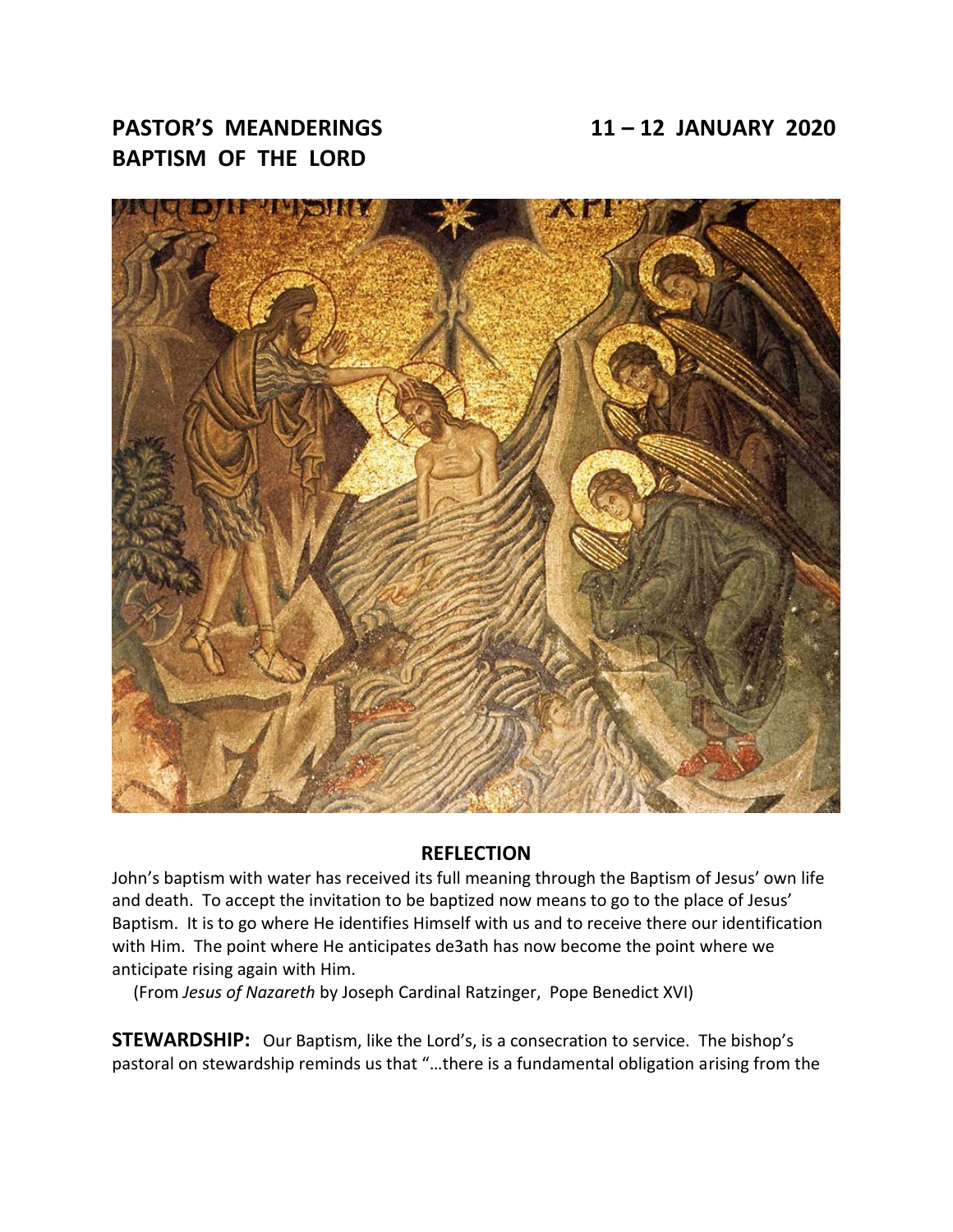Sacrament of Baptism that people place their gifts, their resources – their selves – at God's service in and through the Church."

Raymond E. Brown, SJ

"The day when a person is baptized is more important than the day when a person is ordained priest and bishop."

# **HISTORY OF THE FEAST OF THE BAPTISM OF THE LORD**

This feast's history really begins in 1970 when it was chosen as the last moment of the Christmas cycle. It has no conceptual link with Christmas; except it could be argued that in the eastern rites as stated last week in the sermon, that it is part of Epiphany as is the Wedding Feast of Cana and so could be seen as an extension of Epiphany (and it is so linked in the current western Liturgy of the Hours). However, that is not how it is presented in the Eucharistic liturgy where it is celebrated as a distinct 'event' in the life of Jesus. So how should we approach this feast?

First, it is now approaching mid-January and for everyone in the congregation, the presider included, Christmas is rapidly drifting into memory, most people have returned to work and normal routines for several weeks now, schools have re-opened, and our attention is increasingly directed to the next holiday or Spring Break. Even our talk of the New Year and resolutions made seem a bit dated and fuzzy. So looking back to Christmas or referring to this as the close of the Christmas Season for the Church is just additional information that clouds our thinking or is simply ignored.

Second, this is about the baptism of the Christ by John, it is not a celebration of baptism as a sacrament or even the concept of baptism within the Paschal Mystery. Such thoughts belong to Easter, and the Easter Vigil in particular, not to this particular feast. So this is not a day for having a baptism during the Eucharist. Such a celebration just confuses the understanding of what is being recalled and clouds the understanding. Indeed, if it is the community's practice to celebrate the baptism of new members of the gathering during the Eucharist, then this is one of those Sundays which should not be used for baptisms.

Third, when we look at the position of the baptism of Jesus with the gospel kerugma (preaching the gospel of Christ) we note that it is the public announcement of the beginning of the work of the Messiah. It marks a beginning of a period, not a conclusion. The basic structure can be seen in Mark, after the opening of the gospel comes the work of John which comes to its conclusion in his baptism of Jesus and the glorious theophany of approbation: 'Thou art my beloved Son: with Thee I am well pleased' (Mk. 1:1-11). The other synoptics maintain this structure except that they add the prelude of the Infancy Narratives; while in Jn. 1:29-34 the testimony of John the Baptist concluded by his reference to the theophany of the Spirit descending on Jesus like a dove. In all the gospels, this 'event' is then followed by the messianic ministry (what we often refer to as the 'public life'). So the baptism of the Lord by John had a distinct place in the preaching of the Church, it marked the 'visible' anointing by the Father in the Spirit for his work. It is the great beginning.

Fourth, the baptism of Jesus now has a definite place in the liturgy of the Church, it is now a moment in our common memory and celebration of the Lord. So it would be appropriate to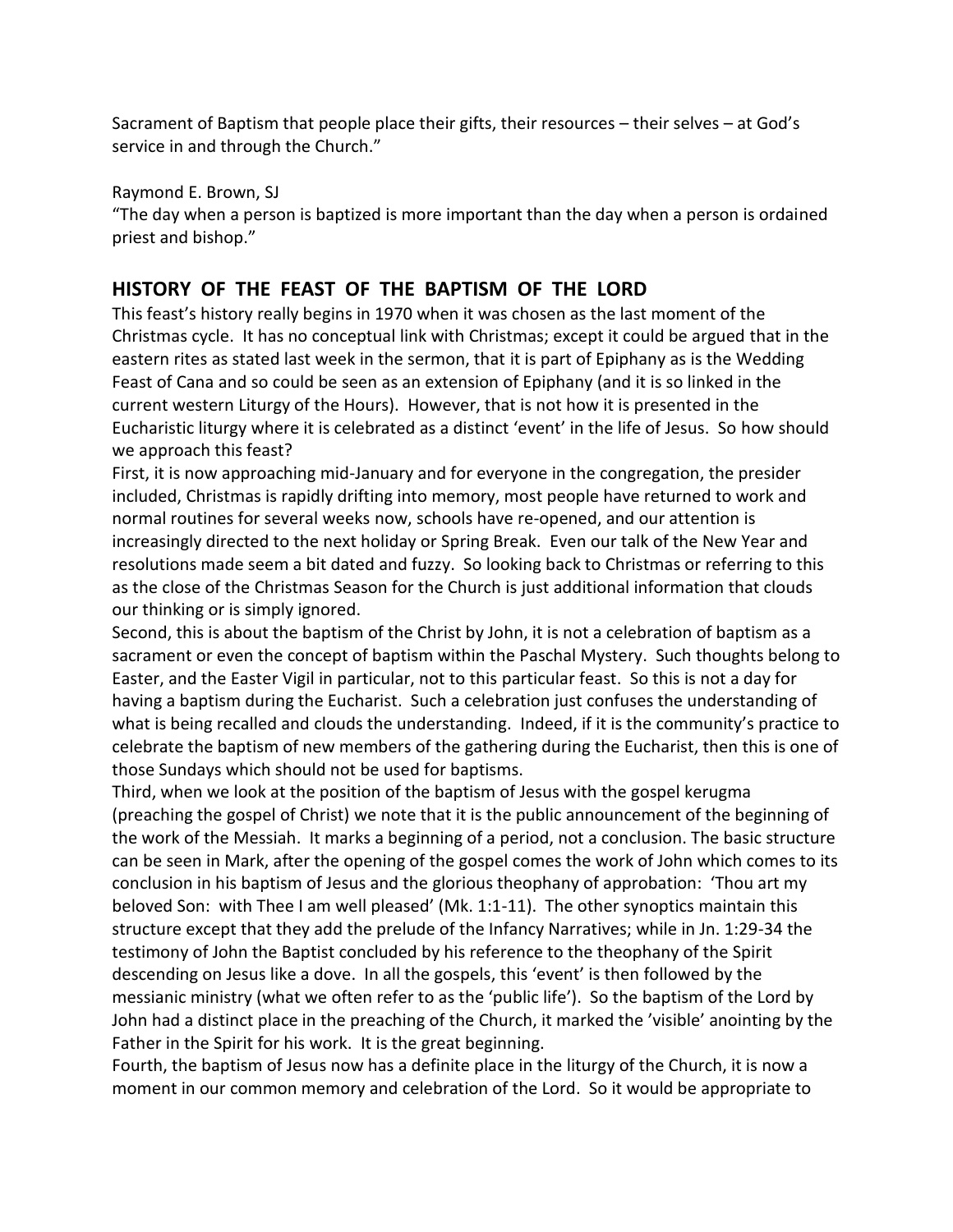look on it as the beginning of Ordinary Time, and, in particular, a celebration of Jesus as 'the Messiah,' the anointed one,' 'the Christ.' So the tone of this time is that of beginnings, not of conclusions.

### **READINGS FOR SECOND SUNDAY ORDINARY TIME 19 JAN '20**

#### **Readings for the Diocesan Bicentennial Mass**

**Isa: 60:1-6:** The light of the Lord's glory shines out and draws people from all over the world: they come to worship and to praise the Lord.

**Acts 2:42-47:** The author describes the growth of the community of believers in numbers, in their sense of communal spirit and in their spiritual maturity.

**Mt. 18:15-20:** Matthew reminds his community that where two or more join together in prayer that Jesus is in their midst.

### **Actual readings for the Second Sunday**

**Isa. 49:3, 5-6:** We hear the voice of a prophet who is unsure of himself, but who discovers that the plans which God is working out in his life are much greater than he ever understood. **1 Cor. 1:1-3:** In this short greeting Paul reminds the Christians of Corinth of something very special: that we are all equally called to take our place among the saints in Christ. **Jn. 1:29-34:** Although John the Baptist twice confesses that he did not know Jesus as the Messiah, nonetheless now, thanks to the spiritual experience of Jesus' baptism, he can confidently assure his listeners that Jesus is 'the Chosen One of God.'

Teilhard de Chardin

"The most satisfying thing in life is to have been able to give a large part of oneself to others."

### **DIOCESE OF RICHMOND BICENTENIAL**

Beginning next weekend, 18-19 Jan. the Diocese will initiate a year long observance of its 200 year history. The official beginning will be observed with a Regional Mass to be celebrated at Sacred Heart Church in Norfolk at 10:30 a.m. on Saturday Jan. 18. The Mass is celebrated Norfolk in recognition of the formal establishment in the Commonwealth of a Catholic presence in the Eastern Vicariate and to commemorate the arrival from Ireland of the first Bishop of Richmond, Patrick Kelly. All are invited to attend this Mass.

Also on that weekend, 18-19 Jan., every parish throughout the Diocese will use a special Mass setting, special readings, a particular intercession petition, the Diocesan Bicentennial prayer and Bicentennial hymn. This Mass will be celebrated at every Eucharistic Liturgy that weekend here at St. Stephen, Martyr.

**ICON: THE BAPTISM OF** *CHRIST (located a*t entrance of the church**) Origin** Commemoration of the Baptism of Christ is an ancient tradition in the church. Icons for each major feast day in the Liturgical Calendar have been produced since the earliest days of the Byzantine era. The image used in this version follows closely the ancient prototypes, although it is unusually tall and narrow, adjusted to fit the space needs of the church that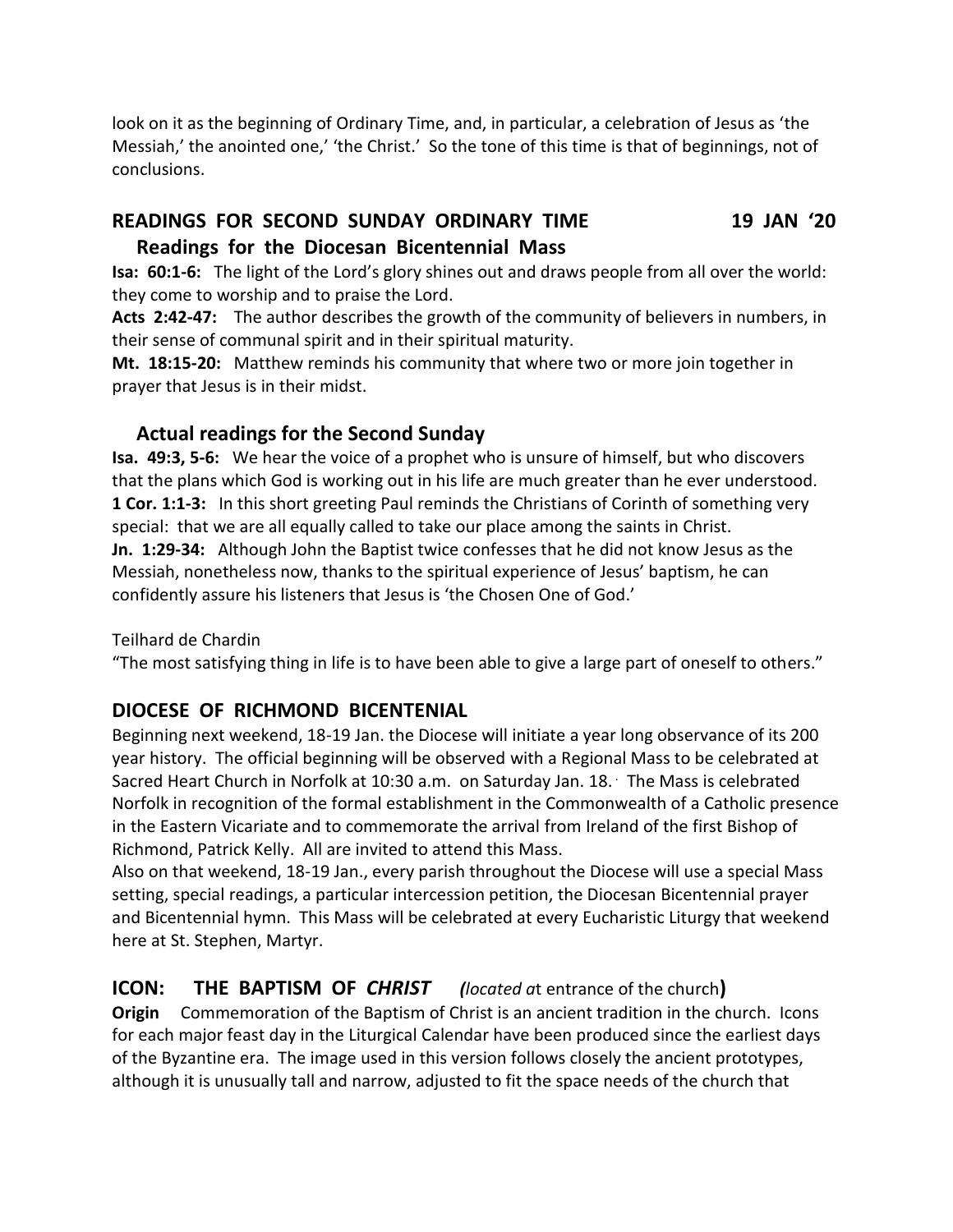commissioned the original. The Baptism of Christ is described in all four Gospels (Mt. 3:13-17, Mk. 1:9-11, Lk. 3:21-22, and Jn. 1:29-34).

**Theology & Symbolism** The Baptism of Christ has two aspects of gr eat importance to all Christians. First, it was the occasion on which the Trinity was revealed to us. The Spirit descended from Heaven like a dove, the Son bowed His head in submission to receive the water from John the Baptist, and the voice of the Father spoke: "This is my Son, the Beloved, with whom I am well pleased" (Mt. 3:17). Second, while performing the act of ritual cleansing prescribed by Jewish ritual, Christ established the New Testament sacrament of Baptism as a sign of membership in His church.

John the Baptist officiates at the ceremony, his right hand upon Jesus' head and his left raised in prayer. An Orthodox hymn expresses what John may have felt. "…I do not dare to hold Thy most pure head: sanctify Thou me, O Lord, by Thy divine manifestation." John is dressed in camel skins (Mt. 1:6) but also wears a red robe symbolic of his priestly role in the scene. Christ stands in the midst of the Jordan, head bowed in submission, right hand extended in the ancient gesture of blessing; index finger extended, middle and little fingers curved, ring finger and thumb crossed forming "ICXC," the Greek monogram of Jesus Christ. A white cloth girds His loins, white becoming from this moment the symbol of membership in His church. His halo, iconographic symbol of sanctity, is inscribed with a cross and the Greek letters omega, omicron, and nu. They spell "ho on," which translates as "Who Am," the words used to name God in Exodus 3:14.

The waters of the Jordan appear dark and threatening. To the ancient Jews, water was a symbol of death. Jesus immerses Himself in the water as a sign of His deaths and burial (Ro. 6:3). The blessing of His hand is conferred on the water, transforming it into a symbol of birth into the new life of Christ. Two spirits are visible in the water, the male on the right is an allegory of the Jordan while the female on the left represents the Red Sea. These remind us of two Old Testament pre-figurations of baptism, a passing through water into new life; the dividing of the Jordan by Elisha (2 Kg. 2:14) and the dividing of the Red Sea by Moses (Ex.14:16- 21).

The Holy Spirit descends in the form of a dove, recalling another Old Testament story. Noah's dove appeared to announce the end of the Flood and the return of life to the world (Gen. 8:11). Here, the Holy spirit announces the remission of sins and God's mercy toward His people. Three angels stand on the right bank, hands covered by their robes in the ancient Byzantine mark of special respect. They are absent in the Gospel stories of the Baptism, although in each Gospel account, the Baptism is followed by the Temptation in the Desert, and angels minister to Jesus at the conclusion of the forty days (e.g. Mt. 4:11). By their postures they help focus the viewer's attention on Christ.

# **SAINT OF THE WEEK: AELRED OF RIEVAULX (1109-1167) 12 JAN**

Abbot, homilist, and historian also called ielred, Aethelred, or Ethelred. He was born in Hexham, England, the son of a married priest, he was educated at Durham. In 1130 he joined the household of David I, king of Scotland (r. 1124-1153), and became his seneschal. In 1134 he became a monk at the recently founded abbey of Rievaulx, where Bernard of Clairvaux had appointed his secretary William over who formed the community. In spite of delicate health, Aelred followed the austere regime and became so esteemed in his community that he was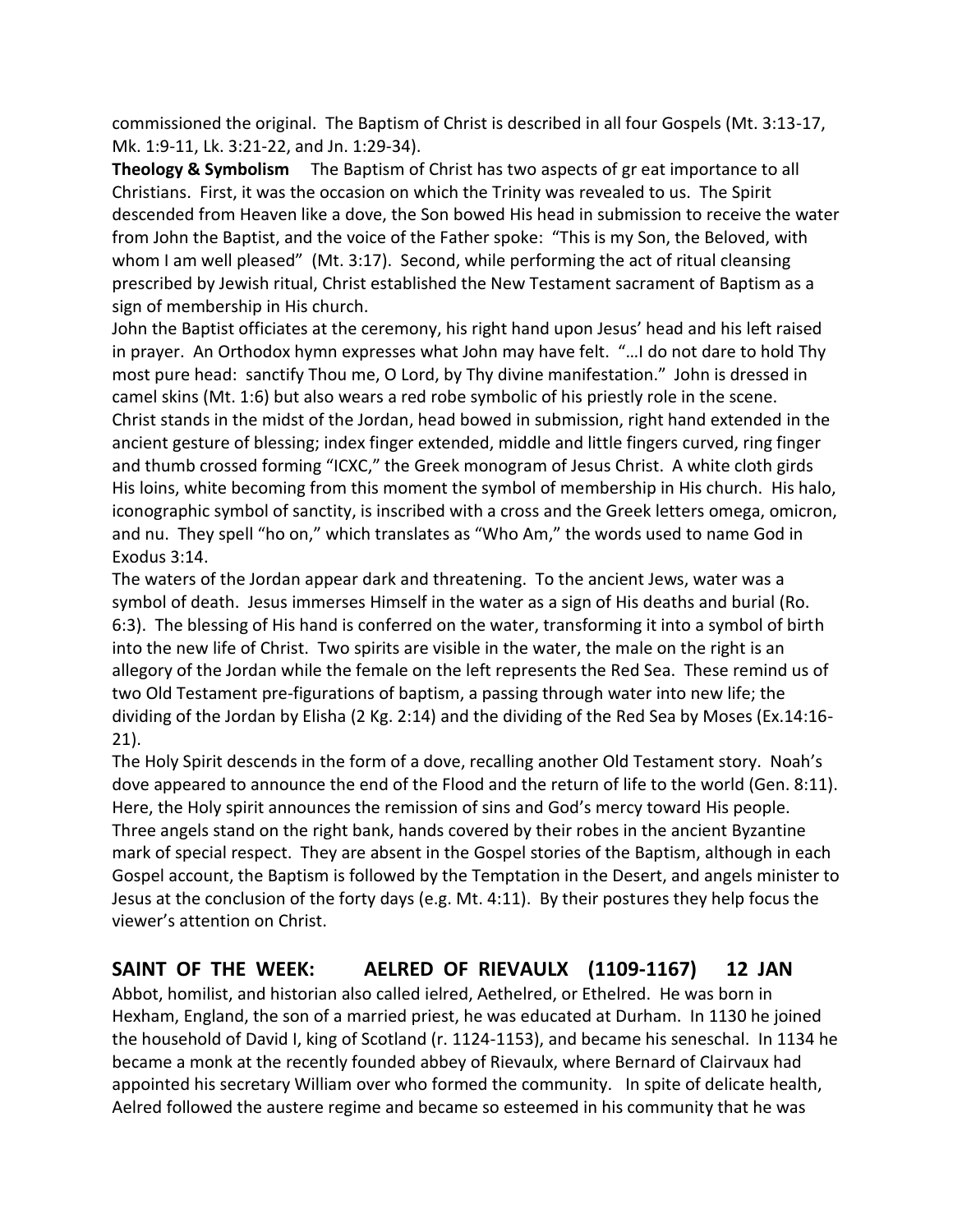chosen as envoy to Rome in 1142 over the disputed election of William of York and soon afterwards, as master of novices. In 1143 he was appointed abbot of Revesby, and only four years later, he was recalled to be abbot of Rievaulx and superior of all Cistercians in all of England.

Under his rule the abbey of Rievaulx prospered exceedingly; it increased in numbers to 150 choir monks and 500 lay brothers (the largest of its time in England); it also made five foundations in England and Scotland.

Aelred's sensitive discretion and gentle holiness, with its strong emphasis on charity, inspired by the writings of Sts. John and Augustine, humanized the intransigence of the Cistercian monasticism and attracted men of similar character to his own. Through his many friends as well as his writings he became a figure of national importance. He was involved with King Henry II of England (r. 1154-1189), persuading the ruler to meet with France's Louis VII (r. 1137- 1180) and Pope Alexander III (r. 1159-1181) in 1162., chosen to preach at Westminster Abbey for the Translation (reburial) of Edward the Confessor in 1163. This led to his writing a Life of Edward (he had already written on Ninian and on the saints of Hexham); other more characteristic writing included a treatise on Friendship, the *Speculum Caritatis*, and Sermons on Isaiah, often considered his finest work. A treatise on the human soul was left unfinished. In the following year,1164 he went to the Picts in Galloway, converting many.

Long enduring physical infirmities, Aelred maintained an austere and active life, described by his contemporaries as looking "more like a ghost than a man." In his sermons he was so eloquent that he earned the title "the Bernard of England," because his treatises and letters revealed the same theological soundness and beauty of style as Bernard of Clairvaux. He died at Rievaulx on 12 January 1166 or 1167 and was buried in the Chapter House. Later his relics were translated to the church. In spite of the vivid and convincing portrait of his by Walter Daniel, his friend and disciple, Aelred was never formally canonized. There was, however, a local cult, which was approved by the Cistercians, who promulgated his feast in 1476.

Incorporation into Christ, which is brought about by Baptism, is constantly renewed and consolidated by sharing in the Eucharistic Sacrifice, especially by that full sharing which takes place in sacramental communion. We can say not only that each of us receives Christ, but also -Pope St. John Paul II that Christ receives each of us.